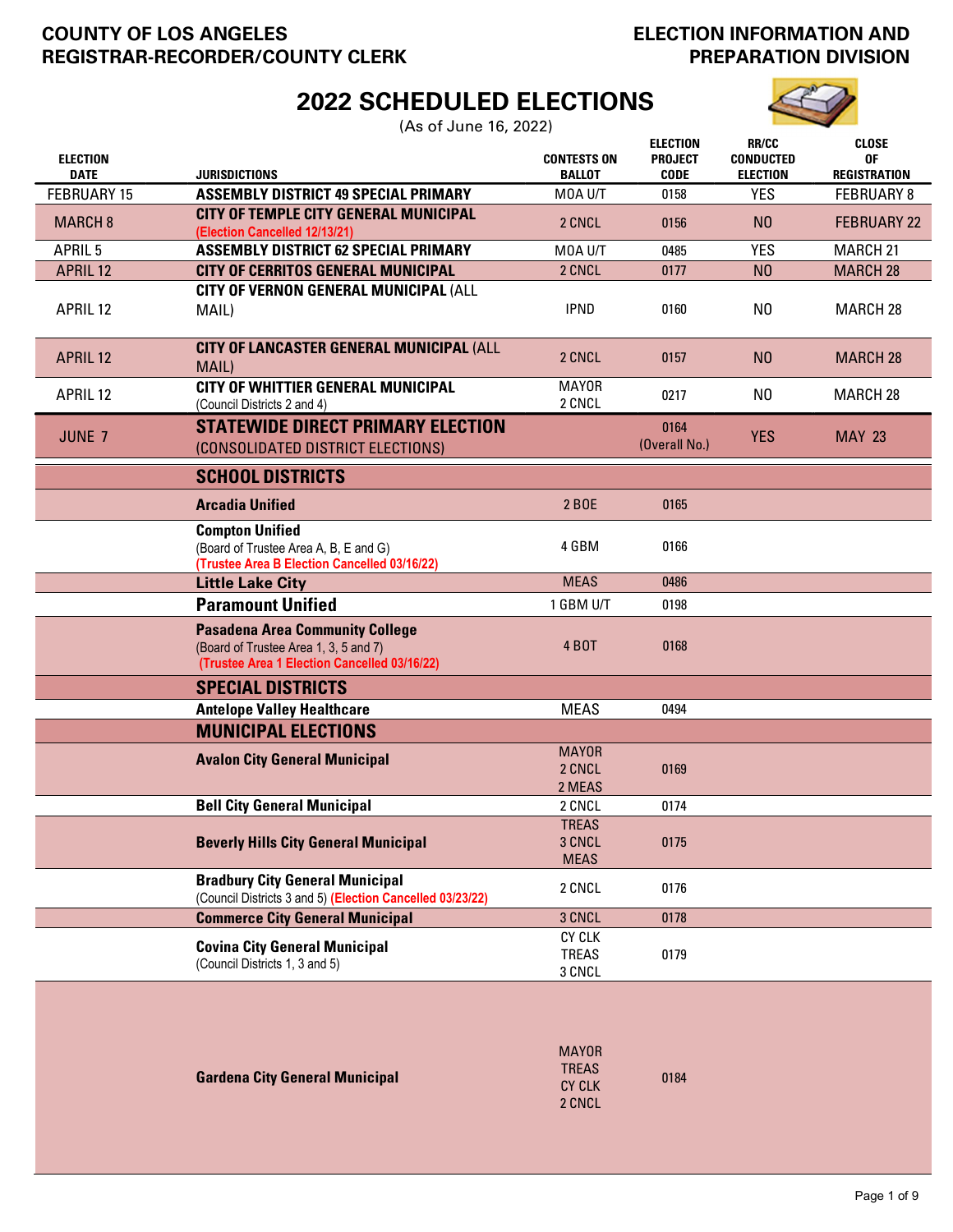| <b>ELECTION</b> |                                                                                        | <b>CONTESTS</b><br><b>ON</b>  | <b>ELECTION</b>     | <b>RR/CC</b><br><b>CONDUCTED</b> | <b>CLOSE</b><br>0F  |
|-----------------|----------------------------------------------------------------------------------------|-------------------------------|---------------------|----------------------------------|---------------------|
| <b>DATE</b>     | <b>JURISDICTIONS</b>                                                                   | <b>BALLOT</b>                 | <b>PROJECT CODE</b> | <b>ELECTION</b>                  | <b>REGISTRATION</b> |
|                 | <b>STATEWIDE DIRECT PRIMARY ELECTION</b>                                               |                               | 0164                |                                  |                     |
| JUNE 7          | (CONSOLIDATED DISTRICT ELECTIONS)                                                      |                               | (Overall No.)       | <b>YES</b>                       | <b>MAY 23</b>       |
|                 | <b>MUNICIPAL ELECTIONS (Cont.)</b>                                                     |                               |                     |                                  |                     |
|                 | <b>Glendale City General Municipal</b>                                                 |                               |                     |                                  |                     |
|                 |                                                                                        | <b>CY CLK</b>                 |                     |                                  |                     |
|                 |                                                                                        | <b>TREAS</b>                  | 0185                |                                  |                     |
|                 | <b>Glendale Unified School District</b>                                                | 3 CNCL                        |                     |                                  |                     |
|                 | (Trustee Areas B, C and D)                                                             | 3 GBM                         |                     |                                  |                     |
|                 | <b>Glendale Community College</b>                                                      | <b>MEAS</b>                   |                     |                                  |                     |
|                 | (Trustee Areas 2, 3 and 4) (Election Cancelled 03/18/22)                               |                               |                     |                                  |                     |
|                 |                                                                                        | 3 BOT                         |                     |                                  |                     |
|                 | <b>Huntington Park City General Municipal</b>                                          | 2 CNCL                        | 0187                |                                  |                     |
|                 | La Canada Flintridge City General Municipal                                            | 2 CNCL                        | 0188                |                                  |                     |
|                 | La Mirada City General Municipal                                                       |                               |                     |                                  |                     |
|                 | (Council Districts 1 and 2)                                                            | 2 CNCL                        | 0189                |                                  |                     |
|                 | (Council District 1 Election Cancelled 03/23/22)                                       |                               |                     |                                  |                     |
|                 | La Verne City General Municipal                                                        | 3 CNCL                        | 0190                |                                  |                     |
|                 | (Council Districts 1, 3 and 4)                                                         |                               |                     |                                  |                     |
|                 | <b>Lakewood City General Municipal</b>                                                 | 3 CNCL                        | 0194                |                                  |                     |
|                 | (Council Districts 1, 2 and 5)<br><b>Long Beach City Primary Nominating</b>            |                               |                     |                                  |                     |
|                 | (Council Districts 1, 3, 5, 7 and 9)                                                   | <b>MAYOR</b>                  |                     |                                  |                     |
|                 |                                                                                        | <b>CY ATTY</b>                |                     |                                  |                     |
|                 |                                                                                        | <b>CY AUD</b><br>CY PRO       | 0195                |                                  |                     |
|                 |                                                                                        |                               |                     |                                  |                     |
|                 | <b>Long Beach Unified School District</b>                                              | 5 CNCL<br>3 BOE               |                     |                                  |                     |
|                 | (Districts 1, 3 and 5)                                                                 |                               |                     |                                  |                     |
|                 | (District 3 Election Cancelled 03/16/22)<br><b>Los Angeles City Primary Nominating</b> |                               |                     |                                  |                     |
|                 | (Council Districts 1, 3, 5, 7, 9, 11, 13 and 15)                                       | <b>MAYOR</b>                  |                     |                                  |                     |
|                 |                                                                                        | <b>CNTRL</b>                  |                     |                                  |                     |
|                 |                                                                                        | <b>CY ATTY</b><br>8 CNCL      | 0196                |                                  |                     |
|                 |                                                                                        | <b>MEAS</b>                   |                     |                                  |                     |
|                 | <b>Los Angeles Unified School District</b>                                             |                               |                     |                                  |                     |
|                 | (Board of Education 2, 4 and 6)                                                        | 3 BOE                         |                     |                                  |                     |
|                 | <b>Lynwood City Municipal</b>                                                          | <b>MEAS</b>                   | 0488                |                                  |                     |
|                 |                                                                                        | <b>MEAS</b>                   | 0487                |                                  |                     |
|                 | <b>Manhattan Beach City Special</b>                                                    |                               |                     |                                  |                     |
|                 |                                                                                        | <b>MAYOR</b><br><b>CY CLK</b> |                     |                                  |                     |
|                 | <b>Monrovia City General Municipal</b>                                                 | <b>TREAS</b>                  | 0197                |                                  |                     |
|                 |                                                                                        | 2 CNCL                        |                     |                                  |                     |
|                 |                                                                                        | <b>MEAS</b>                   |                     |                                  |                     |
|                 | <b>Paramount City General Municipal</b>                                                | 2 CNCL                        | 0205                |                                  |                     |
|                 | <b>Pasadena City Primary Nominating</b>                                                |                               |                     |                                  |                     |
|                 | (Council Districts 3, 5 and 7)                                                         | 3 CNCL                        | 0206                |                                  |                     |
|                 | <b>Rosemead City General Municipal</b>                                                 | 3 CNCL                        | 0207                |                                  |                     |
|                 |                                                                                        |                               |                     |                                  |                     |
|                 | <b>San Dimas City General Municipal</b>                                                | <b>MAYOR</b>                  | 0208                |                                  |                     |
|                 | (Council Districts 2 and 4)                                                            | 2 CNCL                        |                     |                                  |                     |
|                 | <b>South Gate City Special Municipal</b>                                               | <b>MEAS</b>                   | 0489                |                                  |                     |
|                 |                                                                                        | <b>MAYOR</b>                  |                     |                                  |                     |
|                 | <b>Torrance City General Municipal</b>                                                 | <b>CY CLK</b>                 |                     |                                  |                     |
|                 | (Council Districts 1, 3 and 5)                                                         | <b>TREAS</b>                  | 0216                |                                  |                     |
|                 |                                                                                        | 3 CNCL                        |                     |                                  |                     |
|                 |                                                                                        | <b>MEAS</b>                   |                     |                                  |                     |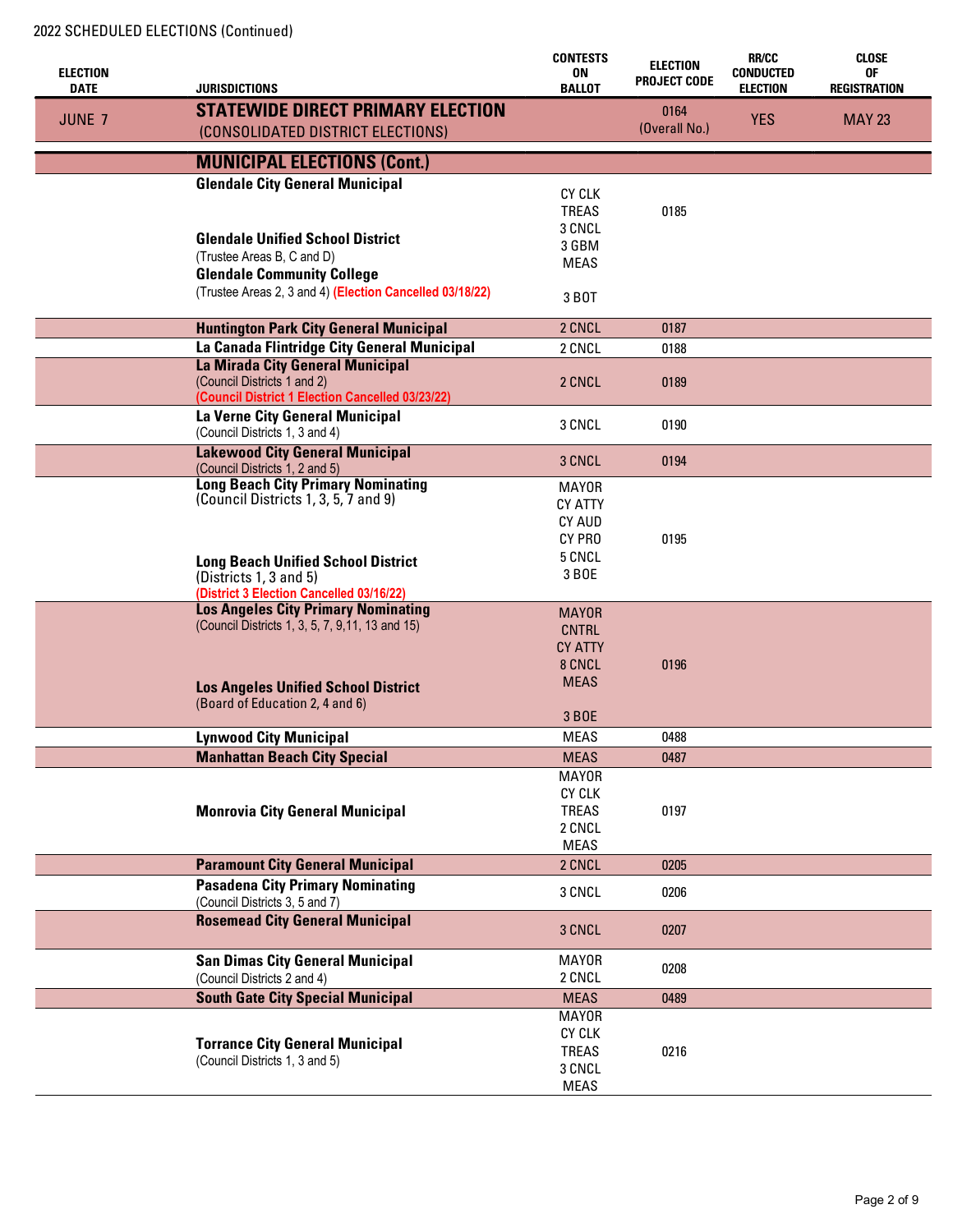| <b>ELECTION</b><br><b>DATE</b> | JURISDICTIONS                                                        | <b>CONTESTS</b><br>0N<br><b>BALLOT</b> | <b>ELECTION</b><br><b>PROJECT CODE</b>                                                                                           | RR/CC<br><b>CONDUCTED</b><br><b>ELECTION</b> | <b>CLOSE</b><br>0F<br><b>REGISTRATION</b> |
|--------------------------------|----------------------------------------------------------------------|----------------------------------------|----------------------------------------------------------------------------------------------------------------------------------|----------------------------------------------|-------------------------------------------|
| <b>AUGUST 31</b>               | <b>LOS ANGELES COUNTY EMPLOYEES</b>                                  | <b>IPND</b>                            | 8022                                                                                                                             | <b>YES</b>                                   | N/A                                       |
|                                | <b>RETIREMENT ASSOCIATION</b>                                        |                                        | <b>NOTE: RR/CC is responsible for Candidate</b><br>Filing for the Los Angeles County<br><b>Employees Retirement Association.</b> |                                              |                                           |
| <b>NOVEMBER 8</b>              | <b>GENERAL ELECTION (Cont.)</b><br>(CONSOLIDATED DISTRICT ELECTIONS) |                                        | 0218<br>(Overall<br>$No.$ )                                                                                                      | <b>YES</b>                                   | OCTOBER 24                                |
|                                | <b>CALIFORNIA WATER DISTRICT</b>                                     |                                        |                                                                                                                                  |                                              |                                           |
|                                | <b>Walnut Valley</b>                                                 |                                        |                                                                                                                                  |                                              |                                           |
|                                |                                                                      | 2 BOD                                  | 0219                                                                                                                             |                                              |                                           |
|                                |                                                                      |                                        |                                                                                                                                  |                                              |                                           |
|                                | (Divisions 2 and 3)                                                  |                                        |                                                                                                                                  |                                              |                                           |
|                                | <b>COMMUNITY SERVICES DISTRICT</b>                                   |                                        |                                                                                                                                  |                                              |                                           |
| $\ast$                         | Wrightwood                                                           | 3 BOD                                  | 0224                                                                                                                             |                                              |                                           |
|                                | <b>COUNTY WATER DISTRICTS</b>                                        |                                        |                                                                                                                                  |                                              |                                           |
|                                | <b>Crescenta Valley</b>                                              | 3 BOD                                  | 0225                                                                                                                             |                                              |                                           |
|                                | <b>Green Valley</b>                                                  | 3 BOD                                  | 0094                                                                                                                             |                                              |                                           |
|                                | La Habra Heights                                                     | 2 BOD                                  | 0496                                                                                                                             |                                              |                                           |
|                                | <b>La Puente Valley</b><br><b>Orchard Dale</b>                       | 3 BOD<br>3 BOD                         | 0227                                                                                                                             |                                              |                                           |
|                                | <b>Pico</b>                                                          | 3 BOD                                  | 0228<br>0229                                                                                                                     |                                              |                                           |
|                                | <b>Quartz Hills</b>                                                  | <b>IPND</b>                            | 0095                                                                                                                             |                                              |                                           |
|                                | <b>Rowland</b>                                                       | 3 BOD                                  |                                                                                                                                  |                                              |                                           |
|                                | (Divisions 1 U/T, 3, 4 and 5)                                        | 1 BOD U/T                              | 0230                                                                                                                             |                                              |                                           |
|                                | <b>San Gabriel</b>                                                   | 3 BOD                                  | 0234                                                                                                                             |                                              |                                           |
|                                | <b>Valley</b>                                                        | <b>IPND</b>                            | 0235                                                                                                                             |                                              |                                           |
|                                | <b>West Valley</b>                                                   | <b>IPND</b>                            | 0096                                                                                                                             |                                              |                                           |
|                                | <b>HEALTHCARE DISTRICTS</b>                                          |                                        |                                                                                                                                  |                                              |                                           |
| $\ast$                         | <b>Antelope Valley</b>                                               | 2 BOD                                  | 0236                                                                                                                             |                                              |                                           |
|                                | <b>Beach Cities</b>                                                  | 1 BOD U/T<br>2 BOD                     | 0237                                                                                                                             |                                              |                                           |
|                                | <b>IRRIGATION DISTRICT</b>                                           |                                        |                                                                                                                                  |                                              |                                           |
|                                | La Canada                                                            | 2 BOD                                  | 0098                                                                                                                             |                                              |                                           |
|                                | (Divisions 1 and 4)                                                  |                                        |                                                                                                                                  |                                              |                                           |
|                                | <b>Palm Ranch</b><br>(Districts 2 and 4)                             | 2 BOD                                  | 0238                                                                                                                             |                                              |                                           |
|                                | Palmdale Water@                                                      | 2 BOD                                  | 0239                                                                                                                             |                                              |                                           |
|                                | (Divisions 1 U/T, 2 and 5)                                           | 1 B0D U/T                              |                                                                                                                                  |                                              |                                           |
|                                | <b>South Montebello</b>                                              | 2 BOD                                  | 0104                                                                                                                             |                                              |                                           |
|                                | (Divisions 1 and 2)<br><b>LIBRARY DISTRICTS</b>                      |                                        |                                                                                                                                  |                                              |                                           |
|                                | <b>Altadena</b>                                                      | <b>IPND</b>                            | 0240                                                                                                                             |                                              |                                           |
|                                | <b>Palos Verdes</b>                                                  | 3 BOT                                  | 0244                                                                                                                             |                                              |                                           |
|                                | <b>MUNICIPAL WATER DISTRICTS</b>                                     |                                        |                                                                                                                                  |                                              |                                           |
|                                | <b>Central Basin</b>                                                 |                                        |                                                                                                                                  |                                              |                                           |
|                                | (Divisions 2 and 3)                                                  | 2 BOD                                  | 0245                                                                                                                             |                                              |                                           |
|                                | <b>Foothill</b><br>(Divisions 2, 4 and 5)                            | 3 BOD                                  | 0246                                                                                                                             |                                              |                                           |
|                                | <b>Las Virgenes</b><br>(Districts 2, 3 and 5)                        | 3 BOD                                  | 0247                                                                                                                             |                                              |                                           |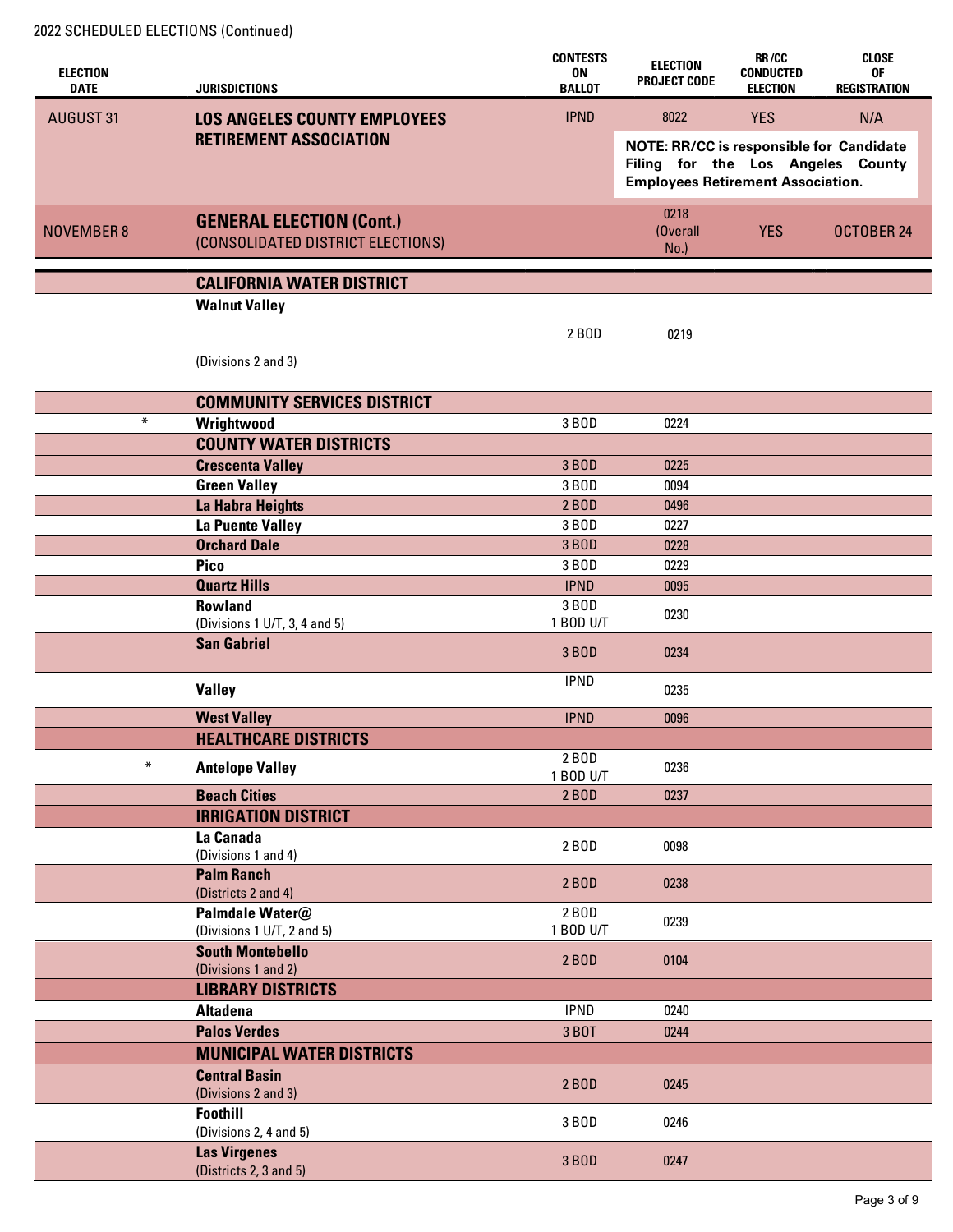| <b>ELECTION</b>   |                                                                      | <b>CONTESTS</b><br><b>ON</b> | <b>ELECTION</b>     | <b>RR/CC</b><br><b>CONDUCTED</b> | <b>CLOSE</b><br>0F  |
|-------------------|----------------------------------------------------------------------|------------------------------|---------------------|----------------------------------|---------------------|
| <b>DATE</b>       | <b>JURISDICTIONS</b>                                                 | <b>BALLOT</b>                | <b>PROJECT CODE</b> | <b>ELECTION</b>                  | <b>REGISTRATION</b> |
| <b>NOVEMBER 8</b> | <b>GENERAL ELECTION (Cont.)</b>                                      |                              | 0218                | <b>YES</b>                       | OCTOBER 24          |
|                   | (CONSOLIDATED DISTRICT ELECTIONS)                                    |                              | (Overall No.)       |                                  |                     |
|                   | <b>MUNICIPAL WATER DISTRICTS (Cont.)</b>                             |                              |                     |                                  |                     |
|                   | <b>San Gabriel Valley</b><br>(Divisions 1, 4 and 5)                  | 3 BOD                        | 0248                |                                  |                     |
|                   | <b>Three Valleys</b><br>(Divisions 1, 3 and 5)                       | 3 BOD                        | 0249                |                                  |                     |
|                   | <b>Upper San Gabriel Valley</b><br>(Divisions 1 and 5)               | 2 BOD                        | 0254                |                                  |                     |
|                   | <b>West Basin</b>                                                    | 3 BOD                        | 0255                |                                  |                     |
|                   | (Divisions I, II and IV)<br><b>RECREATION AND PARK DISTRICT</b>      |                              |                     |                                  |                     |
|                   |                                                                      | 3 BOD                        |                     |                                  |                     |
|                   | Westfield                                                            |                              | 0256                |                                  |                     |
|                   | <b>WATER AGENCIES</b>                                                |                              |                     |                                  |                     |
|                   | <b>Antelope Valley-East Kern</b>                                     | 4 BOD                        |                     |                                  |                     |
|                   | (Divisions 1, 2, 3, 4 U/T and 5)                                     | 1 BOD U/T                    | 0257                |                                  |                     |
|                   | <b>Santa Clarita Valley</b><br>(Shared with Ventura County)          | <b>IPND</b>                  | 0258                |                                  |                     |
|                   | <b>WATER REPLENISHMENT DISTRICT</b>                                  |                              |                     |                                  |                     |
|                   | <b>Water Replenishment District of Southern</b>                      |                              |                     |                                  |                     |
|                   | <b>California</b>                                                    |                              |                     |                                  |                     |
|                   | (Divisions 1, 3 and 4)                                               | 3 BOD                        | 0259                |                                  |                     |
|                   |                                                                      |                              |                     |                                  |                     |
|                   | <b>SCHOOL DISTRICTS</b>                                              |                              |                     |                                  |                     |
|                   | <b>ABC Unified</b><br>(Trustee Areas 2, 3 and 6)                     | 3 BOE                        | 0264                |                                  |                     |
|                   | <b>Acton-Agua Dulce Unified</b>                                      | 3 GBM                        | 0265                |                                  |                     |
|                   |                                                                      | 1 GBM U/T                    |                     |                                  |                     |
|                   | <b>Alhambra Unified School District@</b>                             | <b>IPND</b>                  | 0497                |                                  |                     |
|                   | <b>Antelope Valley Community College</b>                             |                              |                     |                                  |                     |
|                   | (Shared with Kern County)                                            | 3 BOT                        | 0266                |                                  |                     |
|                   | (Trustee Areas 2, 4 and 5)                                           |                              |                     |                                  |                     |
|                   | <b>Antelope Valley Joint Union High</b><br>(Shared with Kern County) | 3 BOT                        | 0267                |                                  |                     |
|                   | (Trustee Areas 1, 4 and 5)                                           |                              |                     |                                  |                     |
| $\ast$            | <b>Azusa Unified</b>                                                 | 3 BOE                        | 0268                |                                  |                     |
|                   | (Trustee Areas 1, 3 and 5)                                           |                              |                     |                                  |                     |
|                   | <b>Baldwin Park Unified</b>                                          | 2 BOE                        | 0269                |                                  |                     |
|                   | <b>Bassett Unified</b>                                               | 3 GBM                        | 0274                |                                  |                     |
|                   | <b>Bellflower Unified</b>                                            | 3 GBM                        | 0275                |                                  |                     |
|                   | <b>Beverly Hills Unified</b>                                         | 2 BOE                        | 0276                |                                  |                     |
|                   | <b>Bonita Unified</b><br>(Trustee Areas 1, 2 and 3(Unexpired))       | 2 GBM<br>1 GBM U/T           | 0277                |                                  |                     |
|                   | <b>Burbank Unified</b>                                               | 2 BOE                        | 0278                |                                  |                     |
|                   | <b>Castaic Union</b>                                                 | 3 BOT                        | 0279                |                                  |                     |
|                   | (Trustee Areas B, D and E)                                           |                              |                     |                                  |                     |
|                   | Centinela Valley Union High^                                         | 3 GBM                        | 0284                |                                  |                     |
|                   | <b>Cerritos Community College</b><br>(Trustee Areas 3, 6 and 7)      | 3 BOT                        | 0285                |                                  |                     |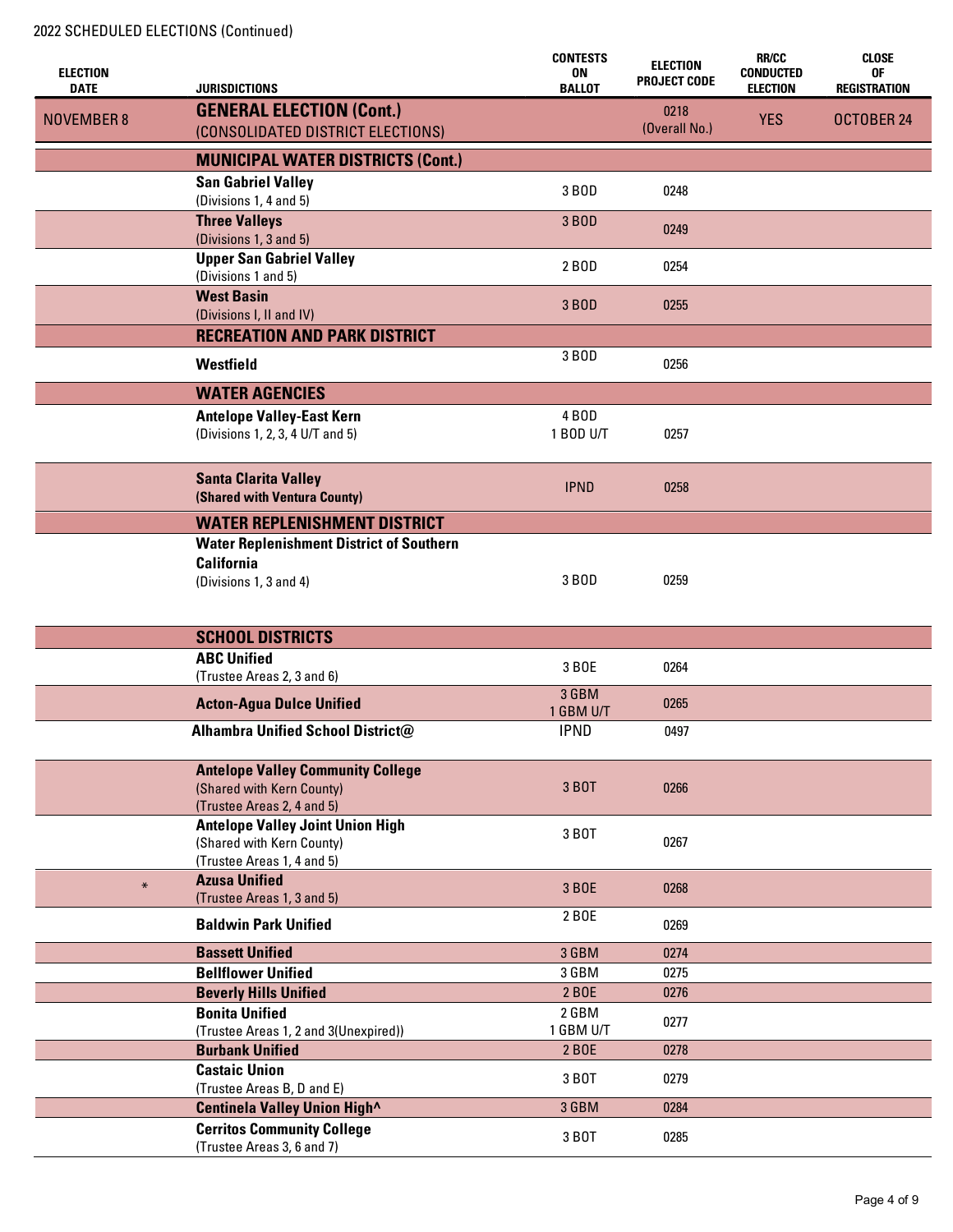|                                |                                                                   | <b>CONTESTS</b>     | <b>ELECTION</b>     | <b>RR/CC</b>                        | <b>CLOSE</b>              |
|--------------------------------|-------------------------------------------------------------------|---------------------|---------------------|-------------------------------------|---------------------------|
| <b>ELECTION</b><br><b>DATE</b> | JURISDICTIONS                                                     | 0N<br><b>BALLOT</b> | <b>PROJECT CODE</b> | <b>CONDUCTED</b><br><b>ELECTION</b> | 0F<br><b>REGISTRATION</b> |
|                                | <b>GENERAL ELECTION (Cont.)</b>                                   |                     | 0218                |                                     |                           |
| <b>NOVEMBER 8</b>              | (CONSOLIDATED DISTRICT ELECTIONS)                                 |                     | (Overall No.)       | <b>YES</b>                          | OCTOBER 24                |
|                                | <b>SCHOOL DISTRICTS (Cont.)</b>                                   |                     |                     |                                     |                           |
|                                | <b>Charter Oak Unified</b>                                        |                     |                     |                                     |                           |
|                                | (Trustee Areas 1 and 4)                                           | 2 BOT               | 0286                |                                     |                           |
|                                | <b>Citrus Community College</b>                                   | 2 GBM               | 0287                |                                     |                           |
|                                | <b>Claremont Unified</b>                                          | 3 BOE               |                     |                                     |                           |
|                                | (Trustee Areas 1, 3 and 4)                                        |                     | 0288                |                                     |                           |
|                                | <b>Compton Community College</b>                                  | 3 BOT               | 0289                |                                     |                           |
|                                | (Trustee Areas 1, 4 and 5)                                        |                     |                     |                                     |                           |
|                                | <b>Covina-Valley Unified</b>                                      | <b>IPND</b>         | 0294                |                                     |                           |
|                                | <b>Culver City Unified</b>                                        | 3 GBM               | 0295                |                                     |                           |
|                                |                                                                   |                     |                     |                                     |                           |
|                                | <b>Downey Unified</b><br>(Trustee Areas 1, 5 and 7)               | 3 BOE               | 0296                |                                     |                           |
|                                | <b>Duarte Unified</b>                                             | 2 GBM               |                     |                                     |                           |
|                                | (Trustee Areas 4 and 5)                                           |                     | 0297                |                                     |                           |
|                                | <b>East Whittier City School</b>                                  | 3 BOE               | 0298                |                                     |                           |
|                                | <b>Eastside Union</b>                                             | 3 GBM               | 0299                |                                     |                           |
|                                | <b>El Camino Community College</b>                                | <b>IPND</b>         | 0304                |                                     |                           |
|                                |                                                                   |                     |                     |                                     |                           |
|                                | <b>El Monte City</b>                                              | 3 BOE               | 0305                |                                     |                           |
|                                | <b>El Monte Union High</b>                                        | 3 BOT               | 0306                |                                     |                           |
|                                | (Trustee Areas 3, 4 and 5)                                        |                     |                     |                                     |                           |
|                                | <b>El Rancho Unified</b><br><b>El Segundo Unified</b>             | 3 GBM<br>3 GBM      | 0307<br>0308        |                                     |                           |
|                                | <b>Fullerton Joint Union High School</b>                          |                     |                     |                                     |                           |
|                                | (Shared with Orange County)                                       | 3 BOT               | 0309                |                                     |                           |
|                                | (Trustee Areas 1, 4 and 5)                                        |                     |                     |                                     |                           |
|                                | Garvey                                                            | 3 GBM               | 0167                |                                     |                           |
|                                | <b>Glendora Unified</b>                                           | 3 GBM               | 0314                |                                     |                           |
|                                | (Trustee Areas 1, 2 and 3)<br><b>Gorman Joint</b>                 |                     |                     |                                     |                           |
|                                | (Shared with Kern County)                                         | <b>IPND</b>         | 0315                |                                     |                           |
|                                | <b>Hacienda La Puente Unified</b>                                 |                     |                     |                                     |                           |
|                                | (Trustee Areas 2, 4 and 5)                                        | 3 BOT               | 0316                |                                     |                           |
|                                | <b>Hawthorne</b>                                                  | <b>IPND</b>         | 0317                |                                     |                           |
|                                | <b>Hermosa Beach City</b>                                         | 3 BOE               | 0318                |                                     |                           |
|                                | <b>Hughes-Elizabeth Lakes Union</b>                               | <b>IPND</b>         | 0319                |                                     |                           |
|                                | <b>Keppel Union School</b>                                        | 3 GBM               | 0324                |                                     |                           |
|                                | La Canada Unified                                                 | 3 GBM               | 0325                |                                     |                           |
|                                | <b>Lancaster</b>                                                  |                     |                     |                                     |                           |
|                                | (Trustee Areas 2, 4 and 5)                                        | 3 GBM               | 0326                |                                     |                           |
|                                | <b>Las Virgenes Unified</b>                                       | 3 BOE               | 0327                |                                     |                           |
|                                | (Shared with Ventura County)                                      |                     |                     |                                     |                           |
|                                | <b>Lawndale</b>                                                   | 3 BOT               | 0328                |                                     |                           |
|                                | (Trustee Areas 1, 2 and 4)                                        |                     |                     |                                     |                           |
|                                | Lennox                                                            | 3 GBM               | 0329                |                                     |                           |
|                                | <b>Little Lake City</b>                                           | 2 BOT               | 0334                |                                     |                           |
|                                | (Trustee Areas 1 and 2)                                           |                     |                     |                                     |                           |
|                                | <b>Long Beach Community College</b><br>(Trustee Areas 1, 3 and 5) | 3 BOT               | 0335                |                                     |                           |
|                                |                                                                   | 3 BOT               |                     |                                     |                           |
|                                | <b>Los Angeles Community College</b>                              | 1 BOT U/T           | 0336                |                                     |                           |
|                                | (Board of Trustee Areas 2, 4, 6 and 7U/T)                         |                     |                     |                                     |                           |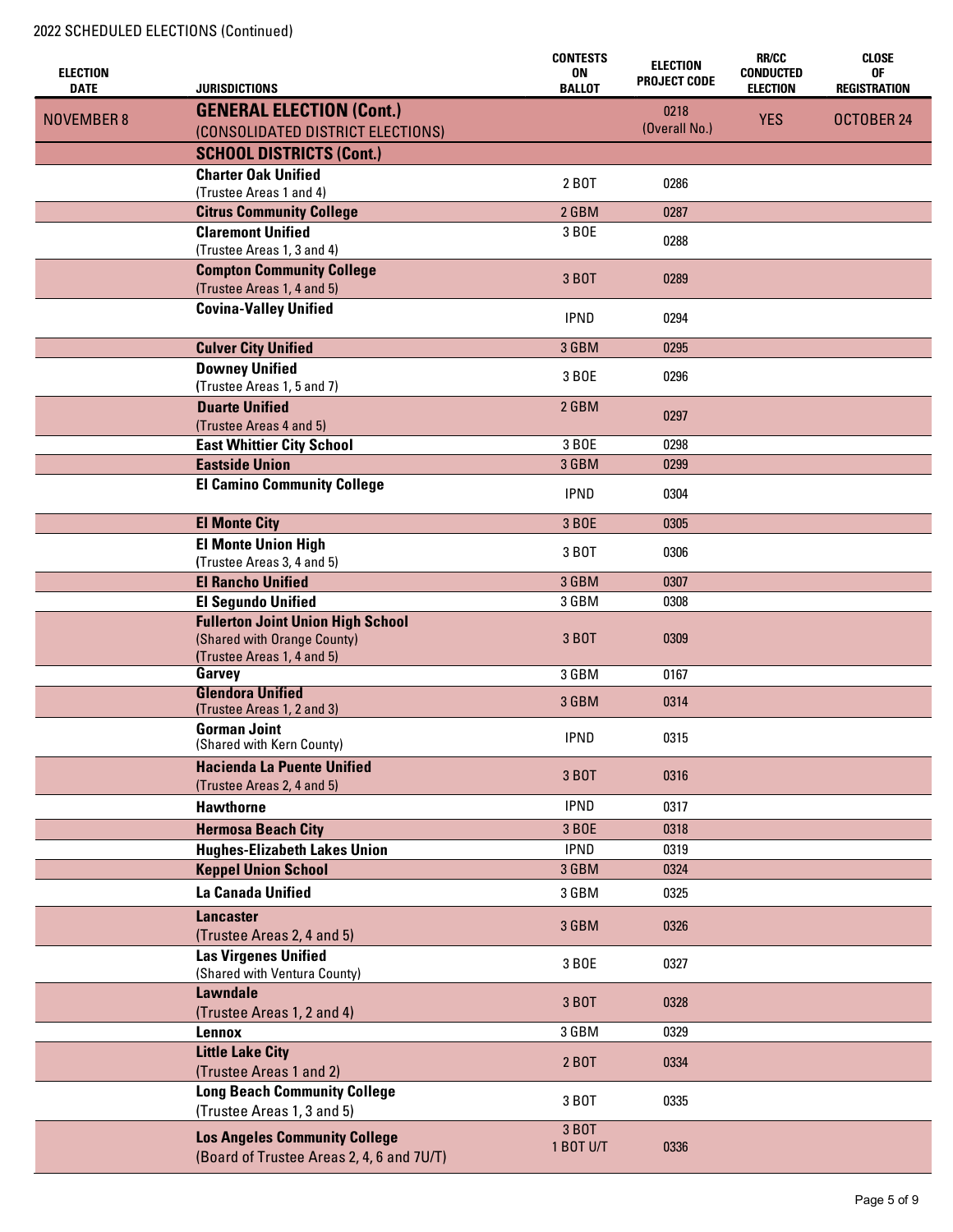| <b>ELECTION</b>   |                                                                      | <b>CONTESTS</b><br><b>ON</b> | <b>ELECTION</b><br><b>PROJECT CODE</b> | <b>RR/CC</b><br><b>CONDUCTED</b> | <b>CLOSE</b><br>0F  |
|-------------------|----------------------------------------------------------------------|------------------------------|----------------------------------------|----------------------------------|---------------------|
| <b>DATE</b>       | <b>JURISDICTIONS</b>                                                 | <b>BALLOT</b>                |                                        | <b>ELECTION</b>                  | <b>REGISTRATION</b> |
| <b>NOVEMBER 8</b> | <b>GENERAL ELECTION (Cont.)</b><br>(CONSOLIDATED DISTRICT ELECTIONS) |                              | 0218<br>(Overall No.)                  | <b>YES</b>                       | OCTOBER 24          |
|                   | <b>SCHOOL DISTRICTS (Cont.)</b>                                      |                              |                                        |                                  |                     |
|                   | <b>Los Nietos</b>                                                    |                              |                                        |                                  |                     |
|                   | (Trustee Areas 2, 4 and 5)                                           | 3 GBM                        | 0337                                   |                                  |                     |
|                   | <b>Lowell Joint School</b>                                           |                              |                                        |                                  |                     |
|                   | (Shared with Orange County)                                          | 3 BOT                        | 0338                                   |                                  |                     |
|                   | (Trustee Areas 2, 3U/T, 4 and 5)                                     | 1 BOT U/T                    |                                        |                                  |                     |
|                   | <b>Lynwood Unified</b>                                               | 2 BOE                        | 0339                                   |                                  |                     |
|                   | <b>Manhattan Beach Unified</b>                                       | 3 GBM                        | 0344                                   |                                  |                     |
|                   | <b>Monrovia Unified</b>                                              | 2 BOE                        | 0345                                   |                                  |                     |
|                   | <b>Montebello Unified</b>                                            | 3 BOE                        | 0346                                   |                                  |                     |
|                   | <b>Mountain View</b>                                                 | <b>IPND</b>                  | 0347                                   |                                  |                     |
|                   | <b>Mt. San Antonio Community College</b>                             |                              |                                        |                                  |                     |
|                   | (Shared with Orange County)                                          | <b>4 BOT</b>                 | 0348                                   |                                  |                     |
|                   | (Trustee Areas 2, 3, 4 and 6)                                        |                              |                                        |                                  |                     |
|                   | <b>Newhall School District</b>                                       | 3 GBM                        | 0349                                   |                                  |                     |
|                   | (Trustee Areas 1, 2 and 3)                                           |                              |                                        |                                  |                     |
|                   | <b>North Orange County Community College</b>                         | 3 GBM                        | 0354                                   |                                  |                     |
|                   | (Shared with Orange County)<br>(Trustee Areas 1, 3 and 6)            |                              |                                        |                                  |                     |
|                   | Norwalk-La Mirada Unified                                            | 4 GBM                        | 0355                                   |                                  |                     |
|                   | <b>Palmdale</b>                                                      | 3 GBM                        | 0356                                   |                                  |                     |
|                   |                                                                      | 3 GBM                        |                                        |                                  |                     |
| $\ast$            | <b>Palos Verdes Peninsula Unified</b>                                | 1 GBM U/T                    | 0357                                   |                                  |                     |
|                   |                                                                      | 3 BOE                        |                                        |                                  |                     |
|                   | <b>Paramount Unified</b>                                             | 1 MEAS                       | 0358                                   |                                  |                     |
|                   | <b>Pomona Unified</b>                                                | 3 GBM                        | 0359                                   |                                  |                     |
|                   | (Trustee Areas 1, 4 and 5)                                           |                              |                                        |                                  |                     |
|                   | <b>Rio Hondo Community College</b>                                   | <b>IPND</b>                  | 0364                                   |                                  |                     |
|                   | <b>Rosemead</b>                                                      | 3 BOT                        | 0365                                   |                                  |                     |
|                   | <b>Rowland Unified</b>                                               | <b>IPND</b>                  | 0366                                   |                                  |                     |
|                   | (Shared with Orange County)                                          |                              |                                        |                                  |                     |
|                   | <b>San Gabriel Unified</b>                                           | 3 GBM<br>1 GBM U/T           | 0367                                   |                                  |                     |
| $\ast$            | <b>San Marino Unified</b>                                            | 3 BOE                        | 0368                                   |                                  |                     |
|                   |                                                                      | 1 BOEU/T                     |                                        |                                  |                     |
|                   | <b>Santa Clarita Community College</b>                               |                              |                                        |                                  |                     |
|                   | (Trustee Areas 1 and 5)                                              | 2 BOT                        | 0369                                   |                                  |                     |
|                   | <b>Saugus Union School</b>                                           |                              |                                        |                                  |                     |
|                   | (Trustee Areas 1, 2 and 5)                                           | 3 GBM                        | 0374                                   |                                  |                     |
| $\star$           | <b>Snowline Joint Unified School</b>                                 | 3 GBM                        | 0375                                   |                                  |                     |
|                   | (Trustee Areas 1, 3 and 4)                                           |                              |                                        |                                  |                     |
|                   | <b>South Pasadena Unified</b>                                        | 3 BOE                        | 0376                                   |                                  |                     |
|                   | (Trustee Areas 1, 3 U/T, 4 and 5)                                    | 1 BOE U/T                    |                                        |                                  |                     |
|                   | <b>South Whittier</b>                                                | 3 GBM                        | 0377                                   |                                  |                     |
|                   | (Trustee Areas 1, 2 and 5)                                           |                              |                                        |                                  |                     |
|                   | <b>Sulphur Springs Union School</b>                                  | <b>IPND</b>                  | 0378                                   |                                  |                     |
|                   | <b>Temple City Unified</b>                                           |                              |                                        |                                  |                     |
|                   | (Trustee Areas 4 and 5)                                              | 2 GBM                        | 0379                                   |                                  |                     |
|                   | <b>Torrance Unified</b>                                              | 3 BOE                        | 0384                                   |                                  |                     |
|                   | (Trustee Areas C, D and E)                                           |                              |                                        |                                  |                     |
|                   | <b>Valle Lindo</b>                                                   | 3 GBM                        | 0385                                   |                                  |                     |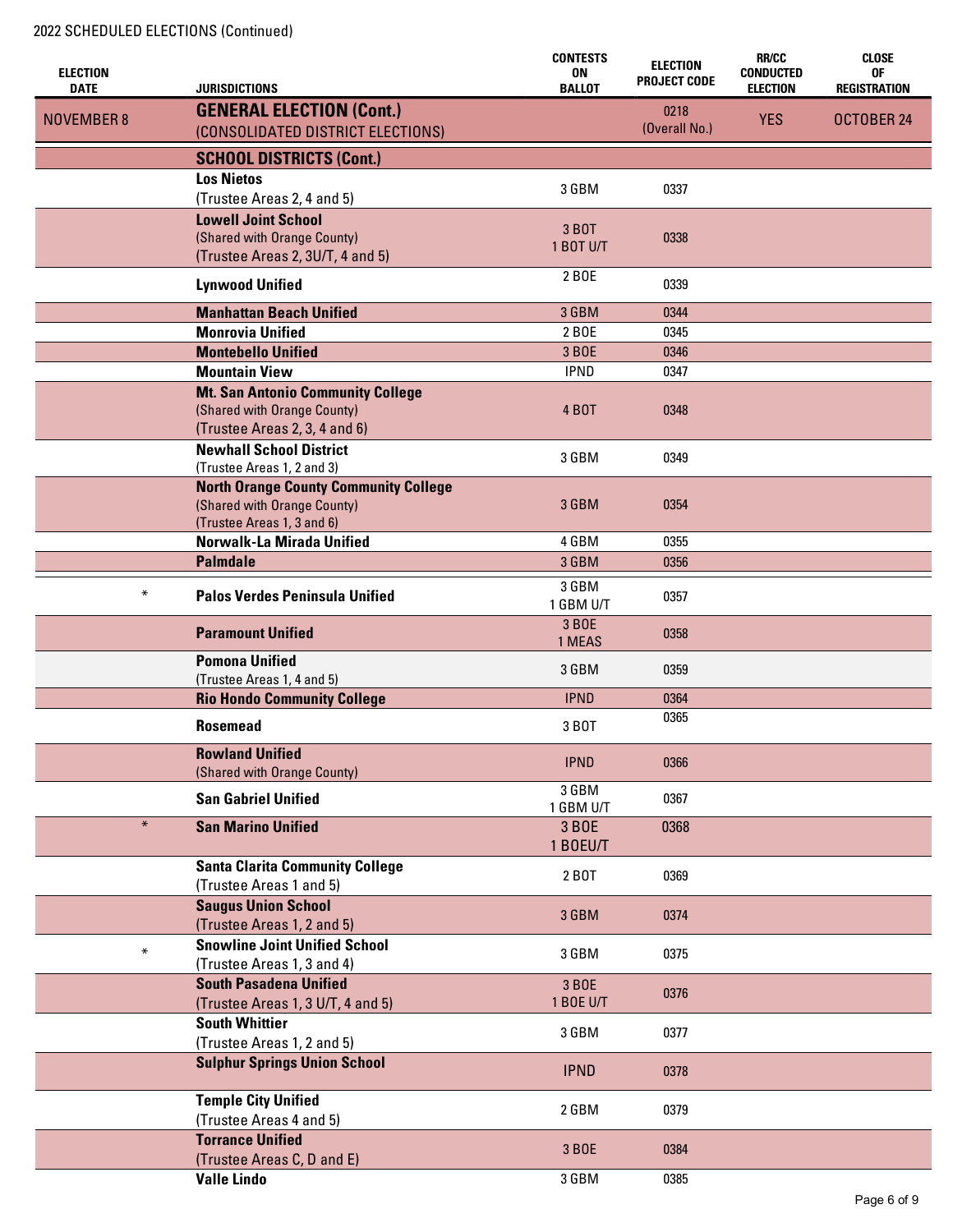|                                |                                                             | <b>CONTESTS</b>        | <b>ELECTION</b>       | <b>RR/CC</b>                        | <b>CLOSE</b>              |
|--------------------------------|-------------------------------------------------------------|------------------------|-----------------------|-------------------------------------|---------------------------|
| <b>ELECTION</b><br><b>DATE</b> | <b>JURISDICTIONS</b>                                        | ON<br><b>BALLOT</b>    | <b>PROJECT CODE</b>   | <b>CONDUCTED</b><br><b>ELECTION</b> | 0F<br><b>REGISTRATION</b> |
|                                |                                                             |                        |                       |                                     |                           |
| <b>NOVEMBER 8</b>              | <b>GENERAL ELECTION (Cont.)</b>                             |                        | 0218<br>(Overall No.) | <b>YES</b>                          | OCTOBER 24                |
|                                | (CONSOLIDATED DISTRICT ELECTIONS)                           |                        |                       |                                     |                           |
|                                | <b>SCHOOL DISTRICTS (Cont.)</b>                             |                        |                       |                                     |                           |
|                                | <b>Victor Valley Community College</b>                      |                        |                       |                                     |                           |
|                                | (Shared with San Bernardino County)                         | 3 GBM                  | 0386                  |                                     |                           |
|                                | (Trustee Areas 2, 4 and 5)                                  |                        |                       |                                     |                           |
|                                | <b>Walnut Valley Unified</b>                                | 3 BOT                  | 0387                  |                                     |                           |
|                                | <b>West Covina Unified</b>                                  | 2 BOE                  | 0388                  |                                     |                           |
|                                |                                                             | 3 GBM                  |                       |                                     |                           |
|                                | <b>Westside Union</b>                                       |                        | 0389                  |                                     |                           |
|                                | <b>Whittier City School</b>                                 |                        |                       |                                     |                           |
|                                | (Trustee Areas 3, 4 and 5)                                  | 3 BOE                  | 0394                  |                                     |                           |
|                                | <b>Whittier Union High</b>                                  |                        |                       |                                     |                           |
|                                | (Trustee Areas 1, 4 and 5)                                  | 3 BOT                  | 0395                  |                                     |                           |
|                                | <b>Wilsona</b>                                              | 3 GBM                  | 0396                  |                                     |                           |
|                                | <b>William S. Hart Union High</b>                           |                        | 0397                  |                                     |                           |
|                                | (Trustee Areas 2, 3 and 5)                                  | 3 BOE                  |                       |                                     |                           |
|                                | <b>Wiseburn Unified</b>                                     | <b>IPND</b>            | 0398                  |                                     |                           |
|                                | <b>MUNICIPAL ELECTIONS</b>                                  |                        |                       |                                     |                           |
|                                | <b>Agoura Hills City General Municipal</b>                  | 3 CNCL                 | 0399                  |                                     |                           |
|                                |                                                             |                        |                       |                                     |                           |
|                                | <b>Alhambra City General Municipal@</b>                     | 3 CNCL                 |                       |                                     |                           |
|                                | (Districts1, 2 and 5)                                       |                        | 0404                  |                                     |                           |
|                                |                                                             |                        |                       |                                     |                           |
| $\ast$                         |                                                             |                        |                       |                                     |                           |
|                                | <b>Arcadia City General Municipal</b>                       | 3 CNCL                 | 0495                  |                                     |                           |
|                                | (Districts 2, 3 and 5)                                      | 3 CNCL                 |                       |                                     |                           |
|                                | <b>Artesia City General Municipal</b>                       | <b>MAYOR</b>           | 0405                  |                                     |                           |
|                                |                                                             | <b>CYCLK</b>           |                       |                                     |                           |
|                                | <b>Azusa City General Municipal</b>                         | <b>TREAS</b>           | 0170                  |                                     |                           |
|                                |                                                             | 2 CNCL                 |                       |                                     |                           |
|                                |                                                             | 1 CNCL U/T             |                       |                                     |                           |
|                                |                                                             | <b>MAYOR</b>           |                       |                                     |                           |
| $\ast$                         |                                                             | <b>CY CLK</b>          |                       |                                     |                           |
|                                | <b>Baldwin Park City General Municipal</b>                  | <b>TREAS</b>           | 0406                  |                                     |                           |
|                                |                                                             | 2 CNCL                 |                       |                                     |                           |
|                                | <b>Bell Gardens City General Municipal</b>                  | <b>MEAS</b>            | 0407                  |                                     |                           |
|                                | <b>Bellflower City General Municipal</b>                    | 3 CNCL                 | 0408                  |                                     |                           |
|                                | (Districts 1, 3 and 5)                                      |                        |                       |                                     |                           |
|                                |                                                             | <b>CY CLK</b>          | 0409                  |                                     |                           |
|                                | <b>Burbank City General Municipal</b>                       | <b>TREAS</b>           |                       |                                     |                           |
|                                |                                                             | 3 CNCL                 |                       |                                     |                           |
|                                |                                                             | 3 CNCL                 |                       |                                     |                           |
|                                | <b>Calabasas City General Municipal</b>                     | <b>CY CLK</b>          | 0414                  |                                     |                           |
|                                | <b>Carson City General Municipal</b>                        |                        |                       |                                     |                           |
|                                | (Districts 2 and 4)                                         | <b>TREAS</b><br>2 CNCL | 0415                  |                                     |                           |
|                                |                                                             |                        |                       |                                     |                           |
|                                | <b>Claremont City General Municipal</b>                     | 3 CNCL                 | 0416                  |                                     |                           |
| $\ast$                         | (Districts 2, 3 and 4)                                      |                        |                       |                                     |                           |
|                                | <b>Cudahy City General Municipal</b>                        | 3 CNCL                 | 0417                  |                                     |                           |
|                                | <b>Culver City General Municipal</b>                        | 2 CNCL                 | 0418                  |                                     |                           |
|                                | <b>Diamond Bar City General Municipal</b>                   | 3 CNCL                 | 0419                  |                                     |                           |
|                                | (Districts 1, 3 and 4)                                      |                        |                       |                                     |                           |
|                                | <b>Downey City General Municipal</b><br>(Districts 2 and 4) | 2 CNCL                 | 0424                  |                                     |                           |
|                                | <b>Duarte City General Municipal</b>                        |                        |                       |                                     |                           |
|                                | (Districts $1, 4, 5$ and $6$ )                              | 4 CNCL                 | 0425                  |                                     |                           |
|                                |                                                             |                        |                       |                                     |                           |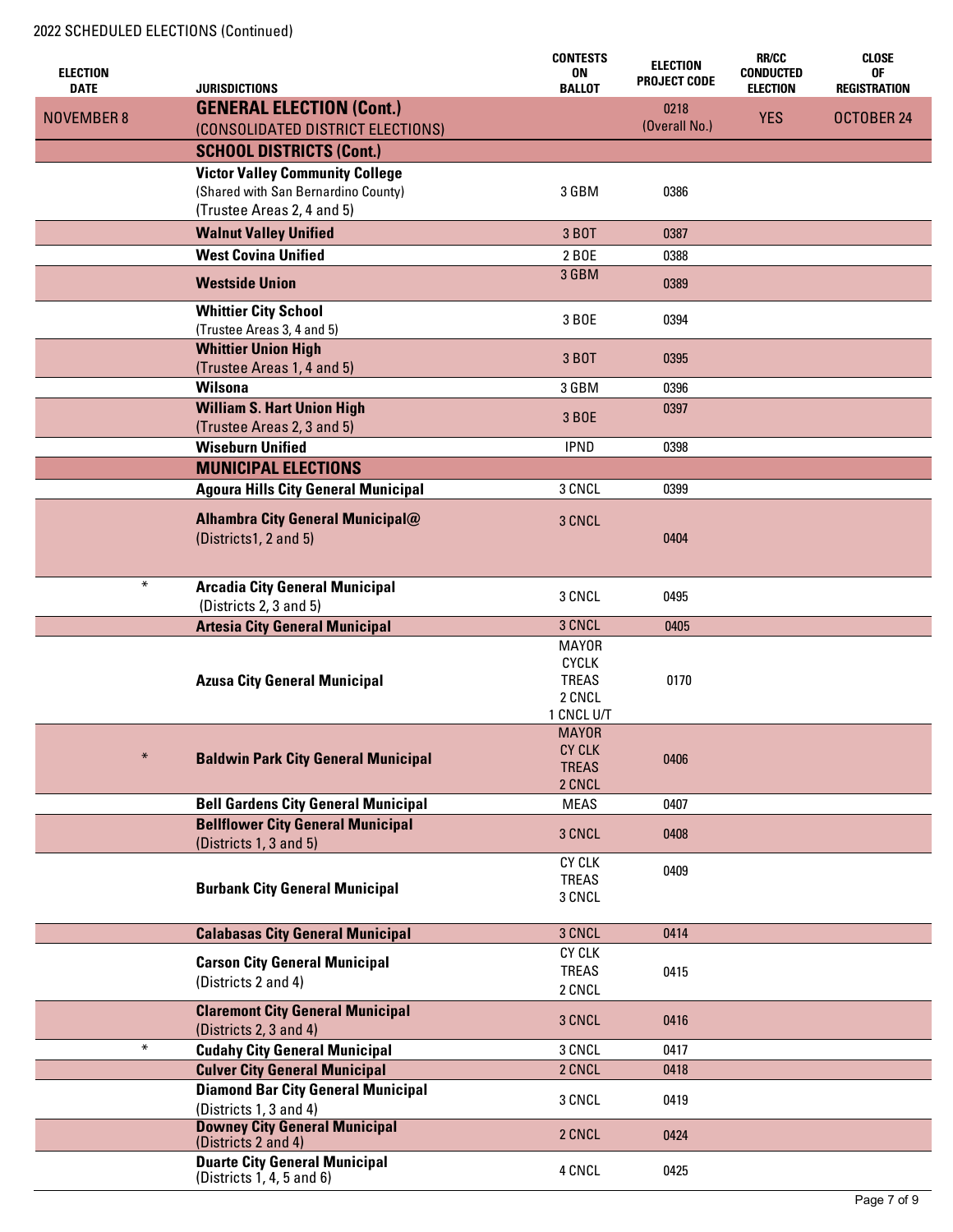### 2022 SCHEDULED ELECTIONS (Continued)

| <b>NOVEMBER 8</b> | <b>GENERAL ELECTION (Cont.)</b>                                                                  |                           | 0218          | <b>YES</b> | OCTOBER 24 |
|-------------------|--------------------------------------------------------------------------------------------------|---------------------------|---------------|------------|------------|
|                   | (CONSOLIDATED DISTRICT ELECTIONS)                                                                |                           | (Overall No.) |            |            |
|                   | <b>MUNICIPAL ELECTIONS (Cont.)</b>                                                               |                           |               |            |            |
|                   | <b>El Monte City General Municipal</b>                                                           | <b>MAYOR</b>              | 0426          |            |            |
|                   | (Distributions 2, 3, 5 and 6)                                                                    | 4 CNCL                    |               |            |            |
|                   | <b>El Segundo City General Municipal</b>                                                         | 2 CNCL                    | 0180          |            |            |
|                   | <b>Glendora City General Municipal</b>                                                           | <b>IPND</b>               | 0186          |            |            |
|                   |                                                                                                  |                           |               |            |            |
|                   | <b>Hawaiian Gardens City General Municipal</b>                                                   | 3 CNCL                    | 0427          |            |            |
|                   |                                                                                                  | 1 CNCL U/T                |               |            |            |
|                   |                                                                                                  | <b>CY CLK</b>             |               |            |            |
|                   | <b>Hawthorne City General Municipal</b>                                                          | <b>TREAS</b>              | 0428          |            |            |
|                   | <b>Hidden Hills City General Municipal</b>                                                       | 2 CNCL<br>3 CNCL          |               |            |            |
|                   | <b>Inglewood City Primary Nominating</b>                                                         |                           | 0429          |            |            |
|                   | <b>Inglewood Unified School District</b>                                                         | <b>IPND</b>               | 0434          |            |            |
|                   | <b>Irwindale City General Municipal</b>                                                          | 2 CNCL                    | 0435          |            |            |
|                   | La Habra Heights City General Municipal                                                          | 3 CNCL                    | 0226          |            |            |
|                   |                                                                                                  | 1 CNCL U/T                |               |            |            |
|                   | La Puente City General Municipal                                                                 | 2 CNCL<br>1 CNCL U/T      | 0436          |            |            |
|                   | <b>Lawndale City General Municipal</b>                                                           | <b>IPND</b>               | 0437          |            |            |
|                   | <b>Lomita City General Municipal</b>                                                             | 3 CNCL                    | 0438          |            |            |
|                   | <b>Long Beach City General Municipal (Runoff)</b>                                                | <b>MAYOR</b>              |               |            |            |
|                   | (Districts 1, 3, 5, 7 and 9)                                                                     | <b>CY PROS</b>            | 0439          |            |            |
|                   |                                                                                                  | 5 CNCL                    |               |            |            |
|                   | <b>Long Beach Unified School District</b>                                                        |                           |               |            |            |
|                   | <b>Los Angeles City General Municipal (Runoff)</b><br><b>Los Angeles Unified School District</b> | <b>IPND</b>               | 0444          |            |            |
| $\ast$            | <b>Lynwood City General Municipal</b>                                                            | 3 CNCL                    | 0445          |            |            |
| $\ast$            | <b>Malibu City General Municipal</b>                                                             | 2 CNCL                    | 0446          |            |            |
|                   | <b>Manhattan Beach City General Municipal</b>                                                    | 2 CNCL                    | 0447          |            |            |
|                   | <b>Maywood City General Municipal</b>                                                            | 3 CNCL                    | 0448          |            |            |
|                   | <b>Montebello City General Municipal</b>                                                         | CY CLK U/T<br><b>IPND</b> | 0449          |            |            |
|                   |                                                                                                  | <b>CY CLK</b>             |               |            |            |
|                   | <b>Monterey Park City General Municipal</b>                                                      | <b>TREAS</b>              |               |            |            |
|                   | (Districts 1, 3U/T and 5)                                                                        | 2 CNCL                    | 0199          |            |            |
|                   |                                                                                                  | 1 CNCL U/T                |               |            |            |
|                   | <b>Norwalk City General Municipal</b>                                                            | 2 CNCL                    | 0204          |            |            |
|                   | <b>Palmdale City General Municipal</b><br>(Districts 3, 4 and 5)                                 | 3 CNCL                    | 0451          |            |            |
|                   | <b>Pasadena City General Municipal (Runoff)</b>                                                  |                           |               |            |            |
|                   | <b>Pasadena Unified School District</b>                                                          | <b>4 BOE</b>              | 0454          |            |            |
|                   | (Districts 1, 3, 5 and 7)                                                                        |                           |               |            |            |
|                   | <b>Palos Verdes Estates City General Municipal</b>                                               | 3 CNCL                    | 0455          |            |            |
|                   | <b>Pico Rivera City General Municipal</b><br><b>Pomona City General Municipal</b>                | 2 CNCL                    | 0456          |            |            |
|                   | (Districts 2, 3 and 5)                                                                           | 3 CNCL                    | 0457          |            |            |
|                   | <b>Rancho Palos Verdes City General Municipal</b>                                                | 3 CNCL                    | 0458          |            |            |
|                   | <b>Rolling Hills City General Municipal</b>                                                      | 3 CNCL                    | 0459          |            |            |
|                   | <b>Rolling Hills Estates City General Municipal</b>                                              | 2 CNCL                    | 0464          |            |            |
|                   |                                                                                                  | 3 CNCL                    |               |            |            |
|                   | <b>San Gabriel City General Municipal</b>                                                        | <b>CY CLK</b>             | 0209          |            |            |
|                   |                                                                                                  | <b>TREAS</b>              |               |            |            |
|                   | <b>San Fernando City General Municipal</b>                                                       | 3 CNCL                    | 0465          |            |            |
|                   | <b>Santa Clarita City General Municipal</b>                                                      | 3 CNCL                    | 0466          |            |            |
|                   |                                                                                                  |                           |               |            |            |